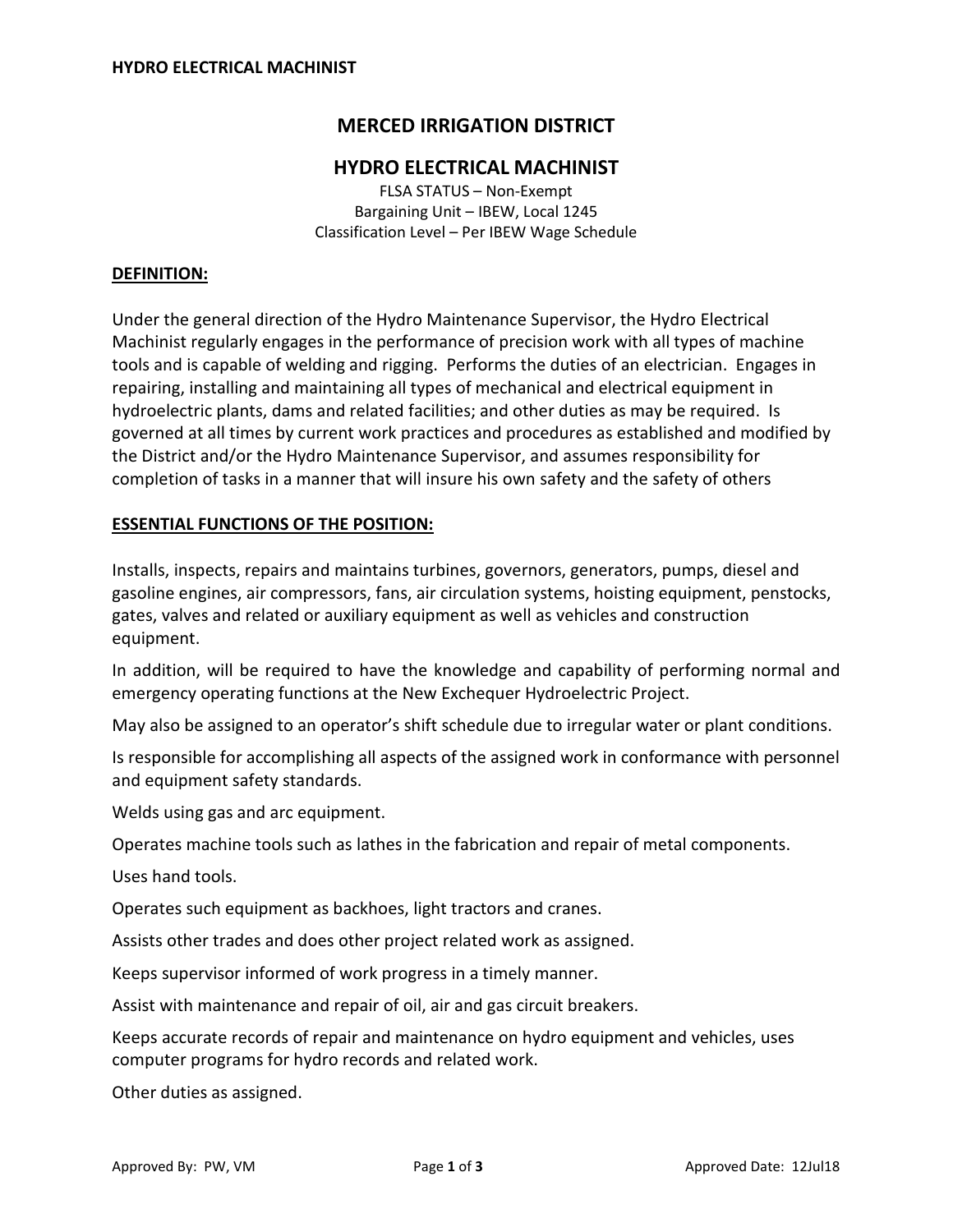## **QUALIFICATIONS:**

#### **Education:**

• High School Diploma.

## **Experience:**

• Journeyman possessing a welding & machining proficiency rating and three or more years of experience in maintenance and repair work on equipment similar to that found in the District's Hydroelectric Project.

## **Ability to:**

- Use respirators and self contained breathing apparatus.
- Use of safety hats, belts, harnesses, face guards, safety glasses and goggles, safety shoes when required protective clothing, ear protection and other safety equipment where necessary.
- Relate cooperatively with members of the public and District personnel.
- Analyze and organize jobs and make sound decisions for the task assigned.

## **Knowledge of:**

- Reading and interpreting electrical/mechanical and structural drawings.
- Plumbing and pipe fitting.
- Rigging in the performance of duties.
- Operate overhead cranes, hoists, winches, and mobile equipment.
- Thorough knowledge of safe work practices.

## **Necessary Special Requirements:**

- Must possess a valid California driver's license.
- At the sole discretion of the District, may be required to reside in MID housing at Exchequer Dam and will be subject to call out for any powerhouse related problems.

**TYPICAL PHYSICAL DEMANDS** (The physical demands described here are representative of those that must be met by an employee to successfully perform the essential functions of this job. Reasonable accommodations may be made to enable individuals with disabilities to perform the essential functions):

- The job requires standing, sitting, stooping, kneeling, reaching, pulling, pushing, prying, lifting, swinging hand tools and working from below one's feet to above one's head.
- Must be able to lift and carry 50 lbs. in accordance with safe working practices. Climb ladders, climb steel structures, have dexterity to climb in and out of and work in close quarters. Have the ability to work at heights, walk in steep or uneven terrain and work outside in all kinds of weather.
- Travels frequently by motor vehicle in the conduct of District business.